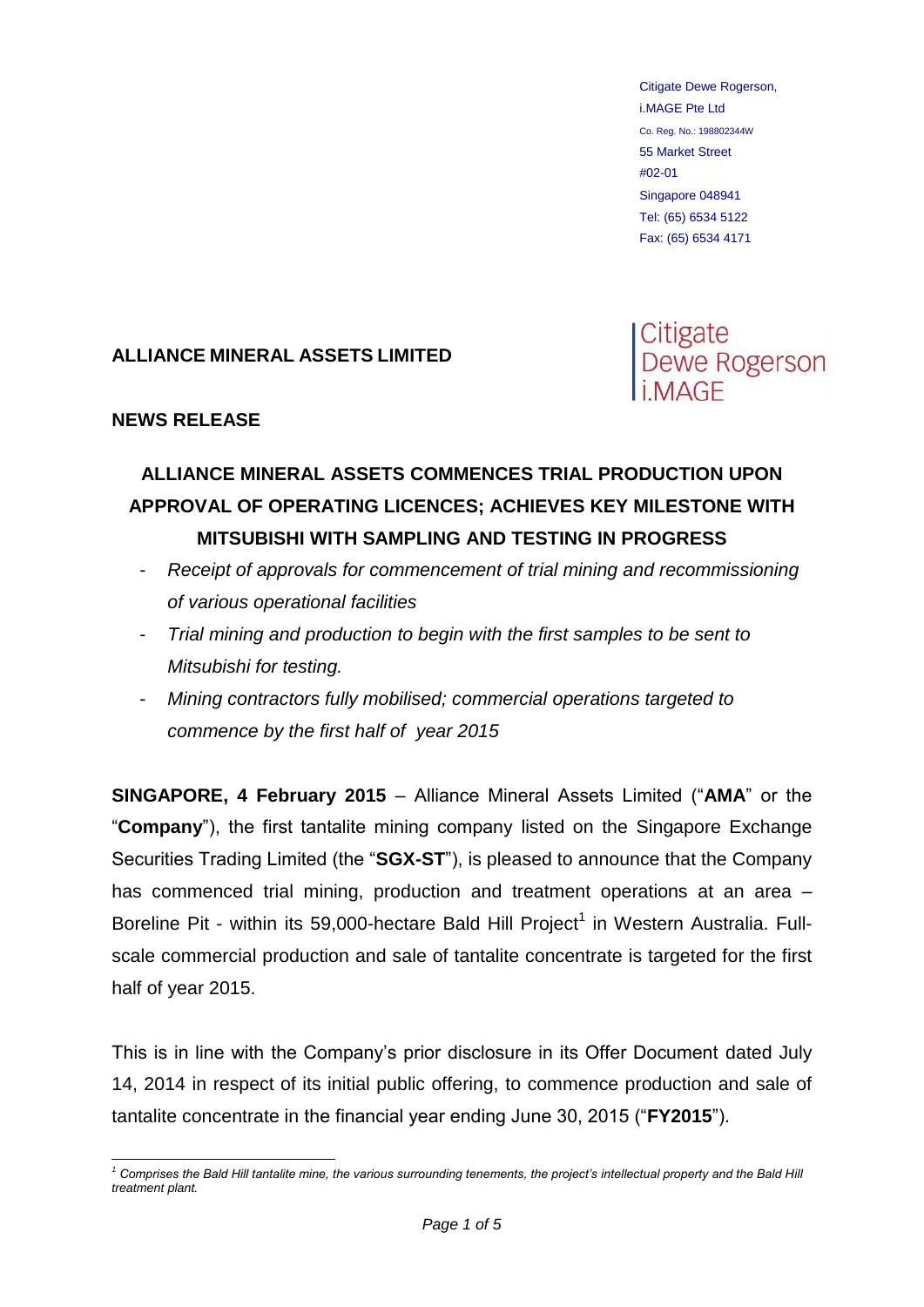*Mr Tjandra Pramoko, Chief Executive Officer of AMA said, "While it has taken AMA some time to get to the trial production stage due to the delay in obtaining licensing approvals, we are pleased that the Bald Hill Project has reached this exciting milestone.* 

*With preparation work completed and all our relevant mining contractors fully mobilised, we are now ready to prepare our first samples to be sent to Mitsubishi in Japan for testing. The sample concentrates will be prepared from our ore which will be analysed for purposes of verification on sampling methods in anticipation of receiving commercial quantities in the near future.*

*We are buoyed by the good start in 2015 and hope to be operating an incomegenerative mine within the year."*

AMA has a standing two-year distribution agreement<sup>2</sup> with Mitsubishi Corporation RtM Japan Ltd. for the exclusive right to negotiate for up to 50% of the total tantalite concentrate produced by the Company each month.

*Mr Pramoko added, "Tantalite is a rare, non-radioactive metal widely used in surgical and chemical process equipment, the electronics industry as well as other wide-ranging applications.* 

*Our distribution agreement with a reputable market player such as Mitsubishi underpins our sales and marketing efforts, and we are already in active discussions with potential customers and other distributors.* 

*With growing global demand for conflict-free tantalum, our ethical mining operations will stand us in good stead to meet the strong demand from endusers globally."*

**<sup>2</sup>**<br>2 Dated 1 April 2014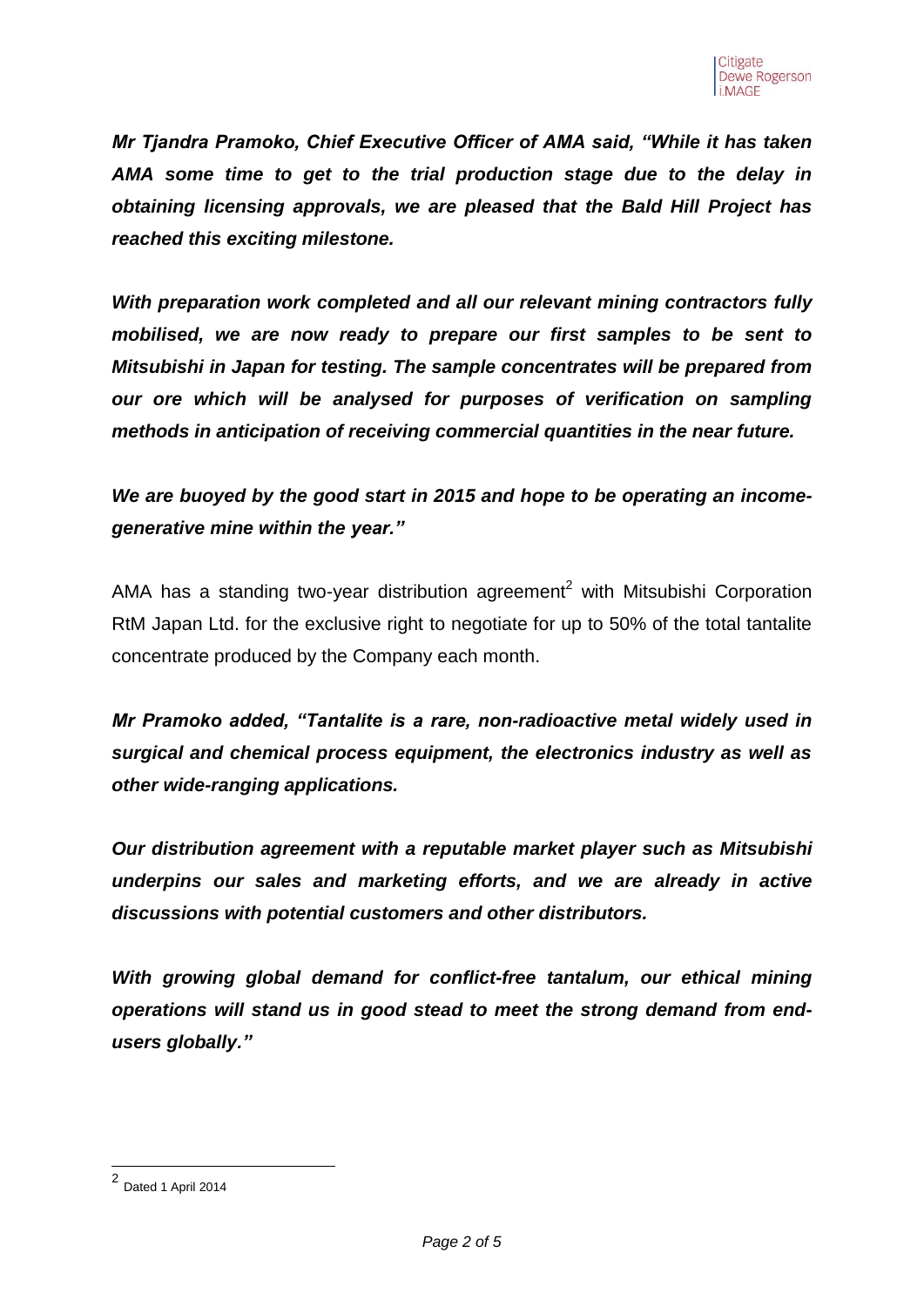Following the recent receipt of approval from Australia's Department of Environment Regulation (DER) for the operating licence of its on-site processing plant and approval to embark on its project management plan from Australia's Department of Mining, the Company will be kicking off its initial phase of works at the Bald Hill Mine.

This phase includes the trial mining of free-dig material within the Boreline Pit and ramping up works to provide ore for the Company's processing plant. To support the plan, the Company will also re-commission the Tailings Storage Facility and an existing power generator and reconnect the borefields to the process water dam.

The refurbishment of the Primary Process Treatment Plant at the Bald Hill Mine Site, has been completed with the plant being successfully tested with processing water from the newly established Process Water Dam. Once the Tailings Storage Facility has been reinstated, and before any ore can be processed, the plant will run continuously with water to flush out any debris left behind from the refurbishment process.

Meanwhile, a 42-man accommodation camp has been constructed for mine workers, and roads and other infrastructure in the surrounding area will be rebuilt and/ or improved to support mining operations.



Upon the commencement of commercial mining and treatment of tantalite and tinbearing cassiterite ores, the ores will be processed for sale as tantalite concentrate at the Group's on-site processing plant and off-site beneficiation plant, with a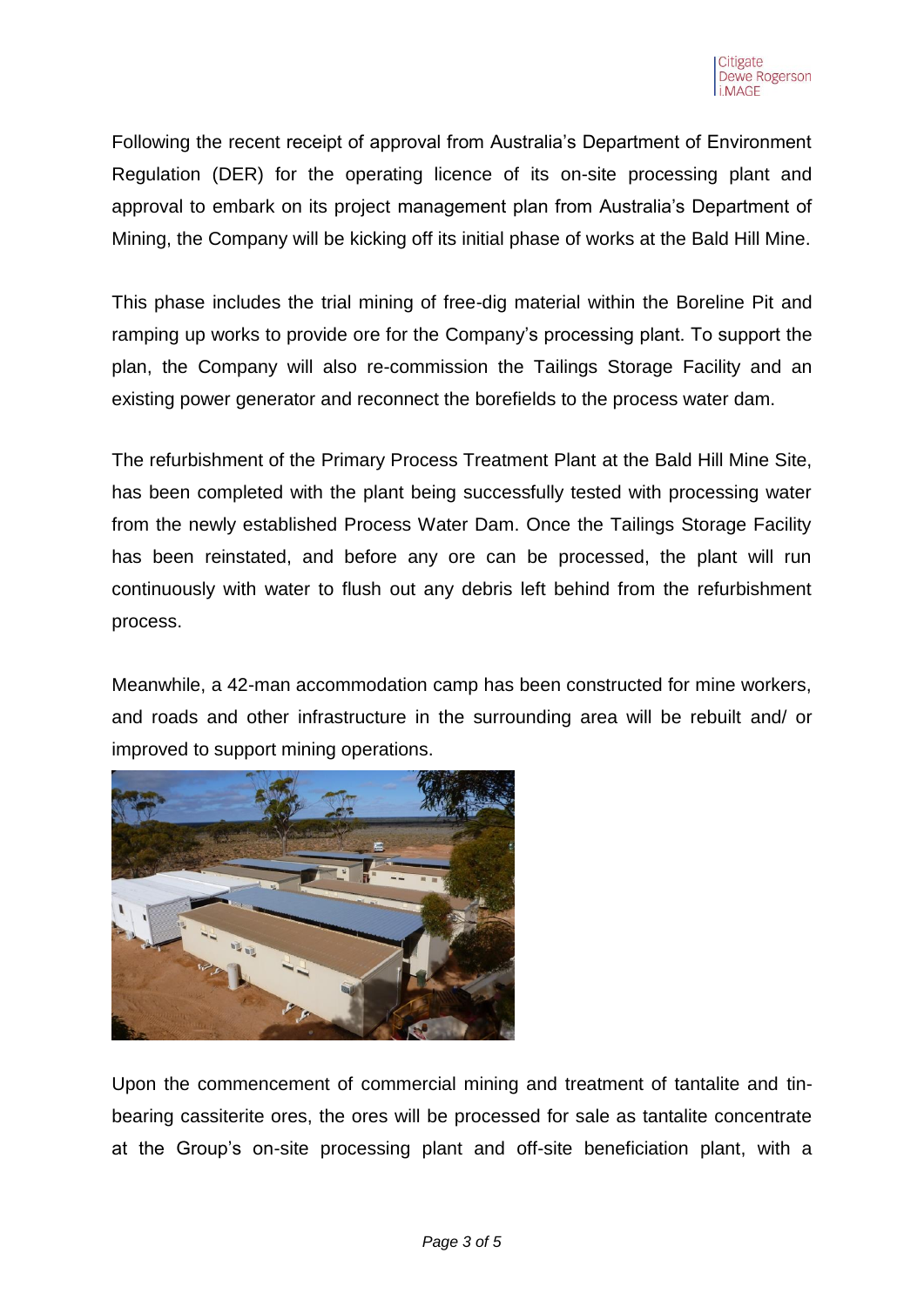projected processing capacity of approximately 350,000 to 400,000 tonnes per annum (tpa) of ore.



For the first year of operations, the Company plans to focus on mining operations at the Boreline Pit. In the next two (2) to ten (10) years, the Company will tap the mineral resources in the Central Mine Area and other pits containing mineral resources and ore reserves. The Company will also continue to expand its exploration program to sequentially develop deposits for mining as the Boreline deposit is mined.

The Company's Bald Hill Project has estimated tantalum mineral resources of approximately 2.58 million tonnes and is strategically located near Kalgoorlie, a major support mining centre in Western Australia which is well-connected by air, rail and road services, placing it in close proximity to potential end customers.